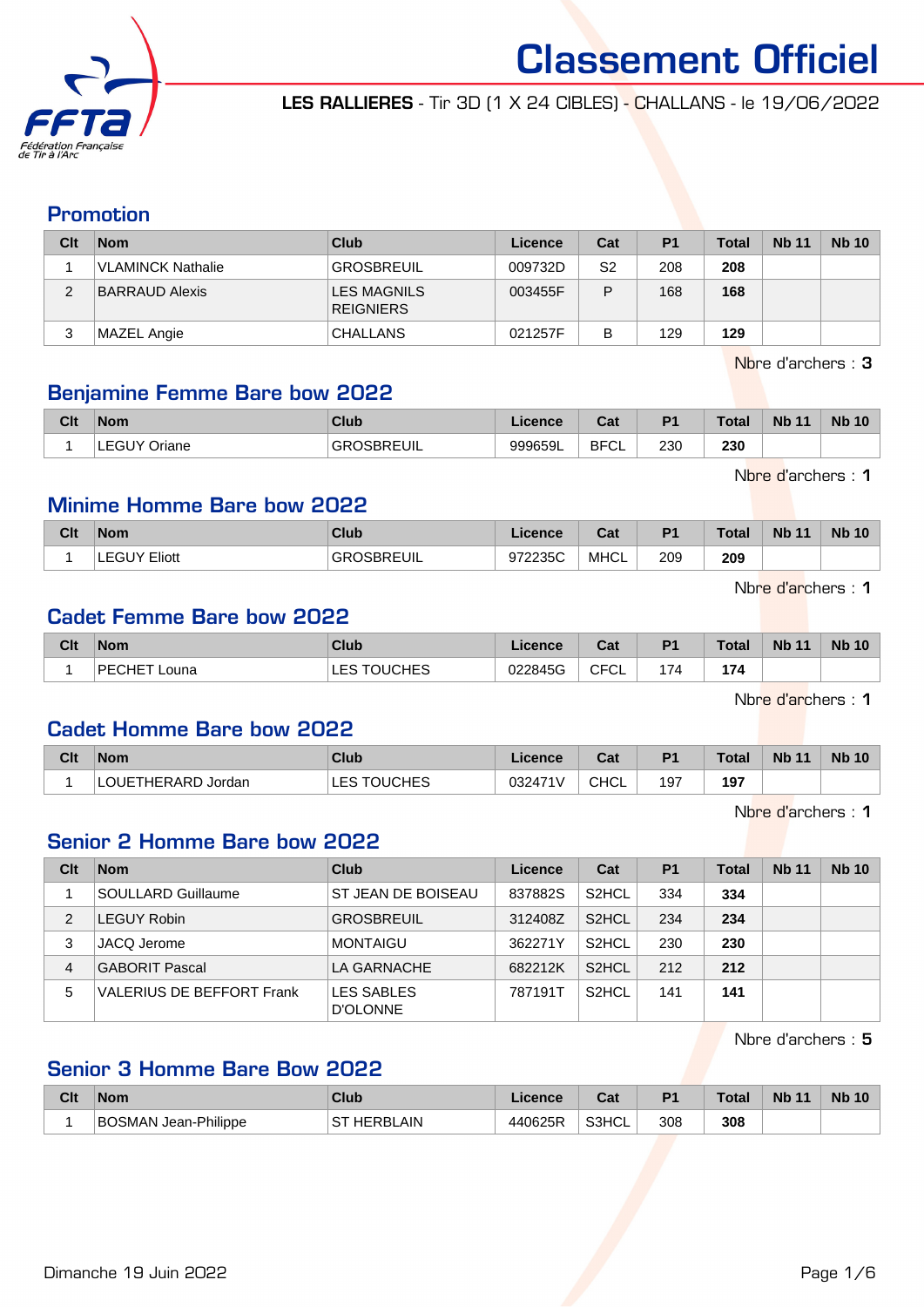

LES RALLIERES - Tir 3D (1 X 24 CIBLES) - CHALLANS - le 19/06/2022

## Senior 3 Homme Bare Bow 2022 (Suite)

| Clt | ∣Nom          | Club              | Licence | Cat   | P <sub>1</sub> | <b>Total</b> | <b>Nb 11</b> | <b>Nb 10</b> |
|-----|---------------|-------------------|---------|-------|----------------|--------------|--------------|--------------|
| -   | TRAVERS Erick | LES TOUCHES       | 629526T | S3HCL | 237            | 237          |              |              |
|     | GIET Pascal   | <b>SAINTE FOY</b> | 810355W | S3HCL | 201            | 201          |              |              |

Nbre d'archers : 3

#### Junior Femme Arc à poulies nu 2022

| Clt | <b>Nom</b>   | Club                                   | Licence | Cat         | P <sub>1</sub> | <b>Total</b> | <b>Nb 11</b> | <b>Nb 10</b> |
|-----|--------------|----------------------------------------|---------|-------------|----------------|--------------|--------------|--------------|
|     | BARRAUD Emma | <b>LES MAGNILS</b><br><b>REIGNIERS</b> | 970390X | <b>JFCC</b> | 338            | 338          |              |              |

Nbre d'archers : 1

## Senior 2 Homme Arc à poulies nu 2022

| Clt | <b>Nom</b>                  | <b>Club</b>  | Licence | Cat                | P <sub>1</sub> | <b>Total</b> | <b>Nb 11</b> | <b>Nb 10</b> |
|-----|-----------------------------|--------------|---------|--------------------|----------------|--------------|--------------|--------------|
|     | <b>DA COSTA RAMOS Paulo</b> | LA GARNACHE  | 803087W | S <sub>2</sub> HCO | 361            | 361          |              |              |
|     | COLLET Emmanuel             | IST HERBLAIN | 860037Y | S <sub>2</sub> HCO | 264            | 264          |              |              |

Nbre d'archers : 2

# Senior 3 Femme Arc à Poulies nu 2022

| Clt | <b>Nom</b>      | Club                          | Licence | Cat   | P <sub>1</sub> | <b>Total</b> | <b>Nb 11</b> | <b>Nb 10</b> |
|-----|-----------------|-------------------------------|---------|-------|----------------|--------------|--------------|--------------|
|     | DUFEU Elisabeth | LES SABLES<br><b>D'OLONNE</b> | 401200M | S3FCO | 258            | 258          |              |              |

Nbre d'archers : 1

# Senior 3 Homme Arc à Poulies nu 2022

| Clt | <b>Nom</b>         | Club               | Licence | Cat   | P <sub>1</sub> | <b>Total</b> | <b>Nb 11</b> | <b>Nb 10</b> |
|-----|--------------------|--------------------|---------|-------|----------------|--------------|--------------|--------------|
|     | <b>PITON Alain</b> | <b>ST HERBLAIN</b> | 722399S | S3HCO | 256            | 256          |              |              |
|     | CANTONI Pierre     | <b>COUERON</b>     | 434803M | S3HCO | 235            | 235          |              |              |

Nbre d'archers : 2

## Senior 2 Femme Arc Droit 2022

| Clt | <b>Nom</b>            | Club            | ∟icence | r.,<br>ual | P <sub>1</sub> | <b>Total</b> | <b>Nb 11</b> | <b>Nb 10</b> |
|-----|-----------------------|-----------------|---------|------------|----------------|--------------|--------------|--------------|
|     | <b>LACROIX Sylvie</b> | <b>BOULOIRE</b> | 757317W | S2FAD      | 246            | 246          |              |              |

Nbre d'archers : 1

## Senior 2 Homme Arc Droit 2022

| Clt | <b>Nom</b>      | Club            | Licence | Cat                | P <sub>1</sub> | Total | <b>Nb 11</b> | <b>Nb 10</b> |
|-----|-----------------|-----------------|---------|--------------------|----------------|-------|--------------|--------------|
|     | LACROIX Eric    | <b>BOULOIRE</b> | 690273X | S <sub>2</sub> HAD | 194            | 194   |              |              |
|     | BESSEAU Fabrice | ROCHE SUR YON   | 864864V | S <sub>2</sub> HAD | 106            | 106   |              |              |

Nbre d'archers : 2

# Senior 3 Femme Arc Droit 2022

| <b>Clt</b> | <b>Nom</b> | Club | .icence | Cat | D4 | <b>Total</b> | <b>Nb</b><br>$\overline{A}$ | <b>Nb</b><br>10 |
|------------|------------|------|---------|-----|----|--------------|-----------------------------|-----------------|
|            |            |      |         |     |    |              |                             |                 |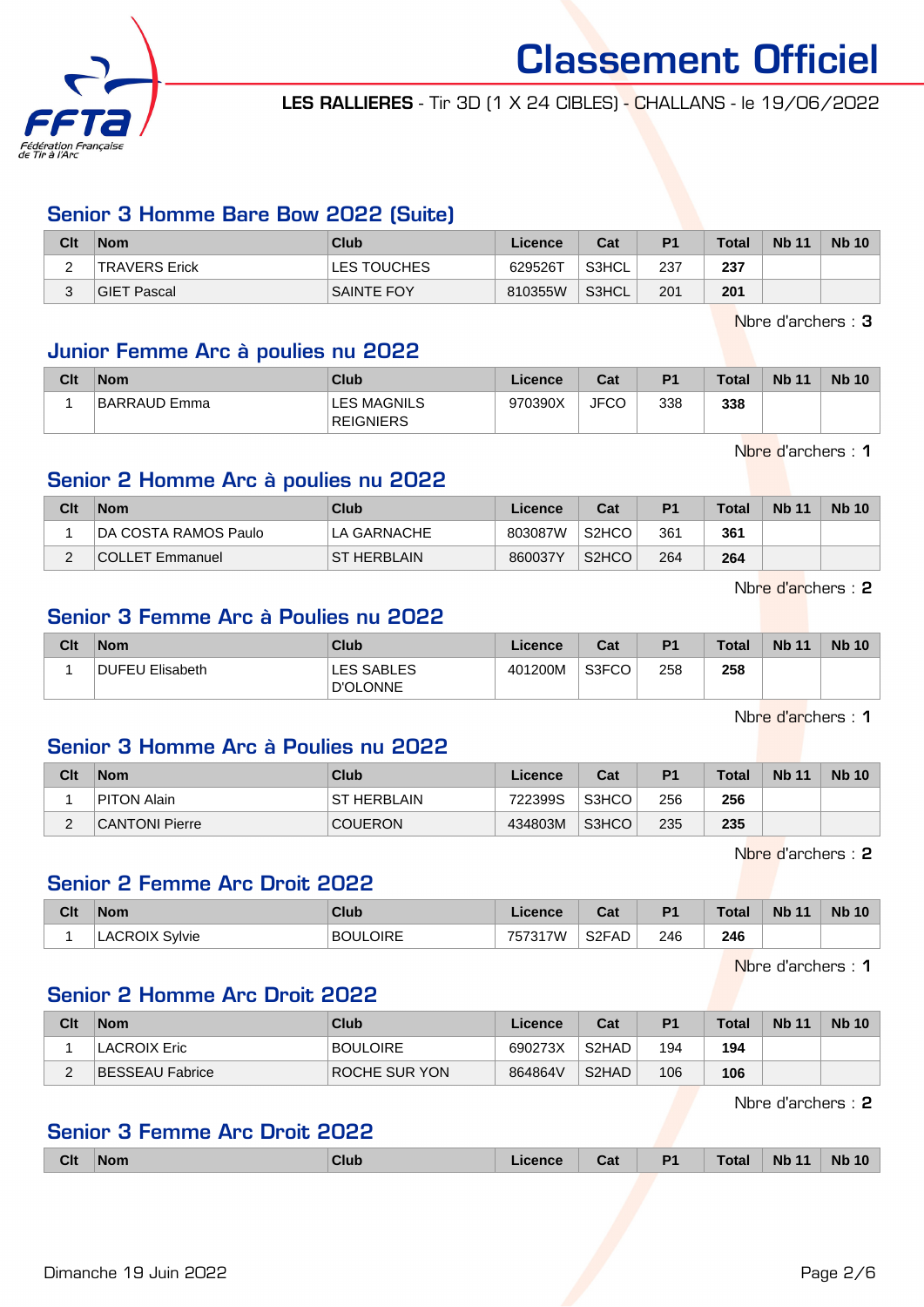

LES RALLIERES - Tir 3D (1 X 24 CIBLES) - CHALLANS - le 19/06/2022

## Senior 3 Femme Arc Droit 2022 (Suite)

| Clt | <b>Nom</b>                                    | Club                               | Licence | ∩^∙<br>val | P <sub>1</sub> | <b>Total</b> | <b>N<sub>b</sub></b><br>11 | <b>Nb 10</b> |
|-----|-----------------------------------------------|------------------------------------|---------|------------|----------------|--------------|----------------------------|--------------|
|     | <b>OBLES Patricia</b><br><b>RC</b><br>∴ ≀DL∟. | ∟ES MEAUX<br>$\tilde{\phantom{a}}$ | 384524L | S3FAD      | 72<br>ں ، .    | 179          |                            |              |

Nbre d'archers : 1

### Senior 3 Homme Arc Droit 2022

| Clt | <b>Nom</b>              | Club                   | Licence | Cat   | P <sub>1</sub> | <b>Total</b> | <b>Nb 11</b> | <b>Nb 10</b> |
|-----|-------------------------|------------------------|---------|-------|----------------|--------------|--------------|--------------|
|     | PITON Alain             | <b>ST HERBLAIN</b>     | 722399S | S3HAD | 230            | 230          |              |              |
|     | <b>GROUHAN Pierrick</b> | <b>COUERON</b>         | 754955D | S3HAD | 177            | 177          |              |              |
|     | ROBLES Guv              | <b>CREGY LES MEAUX</b> | 741406B | S3HAD | 149            | 149          |              |              |

Nbre d'archers : 3

## Cadet Homme Arc Libre 2022

| Clt | <b>Nom</b>              | Club            | .icence         | ◠؞+<br>udl | P <sub>1</sub> | <b>Total</b>      | <b>Nb 11</b> | <b>Nb</b><br>$\overline{A}$ |
|-----|-------------------------|-----------------|-----------------|------------|----------------|-------------------|--------------|-----------------------------|
|     | Charlie<br>'⊢Al.<br>GA. | <b>OSBREUIL</b> | 944350T<br>issu | CHTL       | 273<br>$\sim$  | ^7^<br>21 J<br>__ |              |                             |

Nbre d'archers : 1

## Senior 1 Homme Arc Libre 2022

| Clt | <b>Nom</b>     | Club                   | Licence | $F - F$<br>ual | P <sub>1</sub> | <b>Total</b> | <b>Nb 11</b> | <b>Nb 10</b> |
|-----|----------------|------------------------|---------|----------------|----------------|--------------|--------------|--------------|
|     | RABILLE Dorian | <b>OSBREUIL</b><br>GR( | 875167U | பா<br>$\sim$ 1 | 237            | 237          |              |              |

Nbre d'archers : 1

# Senior 2 Homme Arc Libre 2022

| Clt | <b>Nom</b>            | Club              | Licence | Cat    | P <sub>1</sub> | <b>Total</b> | <b>Nb 11</b> | <b>Nb 10</b> |
|-----|-----------------------|-------------------|---------|--------|----------------|--------------|--------------|--------------|
|     | GAZEAU Teddy          | <b>GROSBREUIL</b> | 959117U | `S2HTL | 399            | 399          |              |              |
| -   | <b>TEILLET Pascal</b> | <b>GROSBREUIL</b> | 721824S | S2HTL  | 372            | 372          |              |              |

Nbre d'archers : 2

# Senior 3 Homme Arc Libre 2022

| Clt | <b>Nom</b>                 | Club   | licence | ີ່<br>uai | D <sub>1</sub> | Total | <b>N<sub>b</sub></b><br>$\sqrt{11}$ | <b>N<sub>b</sub></b><br>10 |
|-----|----------------------------|--------|---------|-----------|----------------|-------|-------------------------------------|----------------------------|
|     | ווור<br>Dominique<br>ULON. | RBALLE | 633558A | S3HTL     | 386            | 386   |                                     |                            |

Nbre d'archers : 1

#### Senior 1 Homme Arc Chasse 2022

| Clt | <b>Nom</b>         | Club                            | Licence | Cat   | P <sub>1</sub> | <b>Total</b> | <b>Nb 11</b> | <b>Nb 10</b> |
|-----|--------------------|---------------------------------|---------|-------|----------------|--------------|--------------|--------------|
|     | MARCHEGAY Thomas   | LES MAGNILS<br><b>REIGNIERS</b> | 943140C | S1HAC | 219            | 219          |              |              |
|     | LE ROUTIER Tristan | <b>ST HERBLAIN</b>              | 841063Z | S1HAC | 117            | 117          |              |              |

Nbre d'archers : 2

# Senior 2 Homme Arc Chasse 2022

| Clt | <b>Nom</b>   | Club                                   | Licence <sup>®</sup> | Cat                | P <sub>1</sub> | <b>Total</b> | <b>Nb 11</b> | <b>Nb 10</b> |
|-----|--------------|----------------------------------------|----------------------|--------------------|----------------|--------------|--------------|--------------|
|     | BARRAUD Eric | <b>LES MAGNILS</b><br><b>REIGNIERS</b> | 970386T              | S <sub>2</sub> HAC | 309            | 309          |              |              |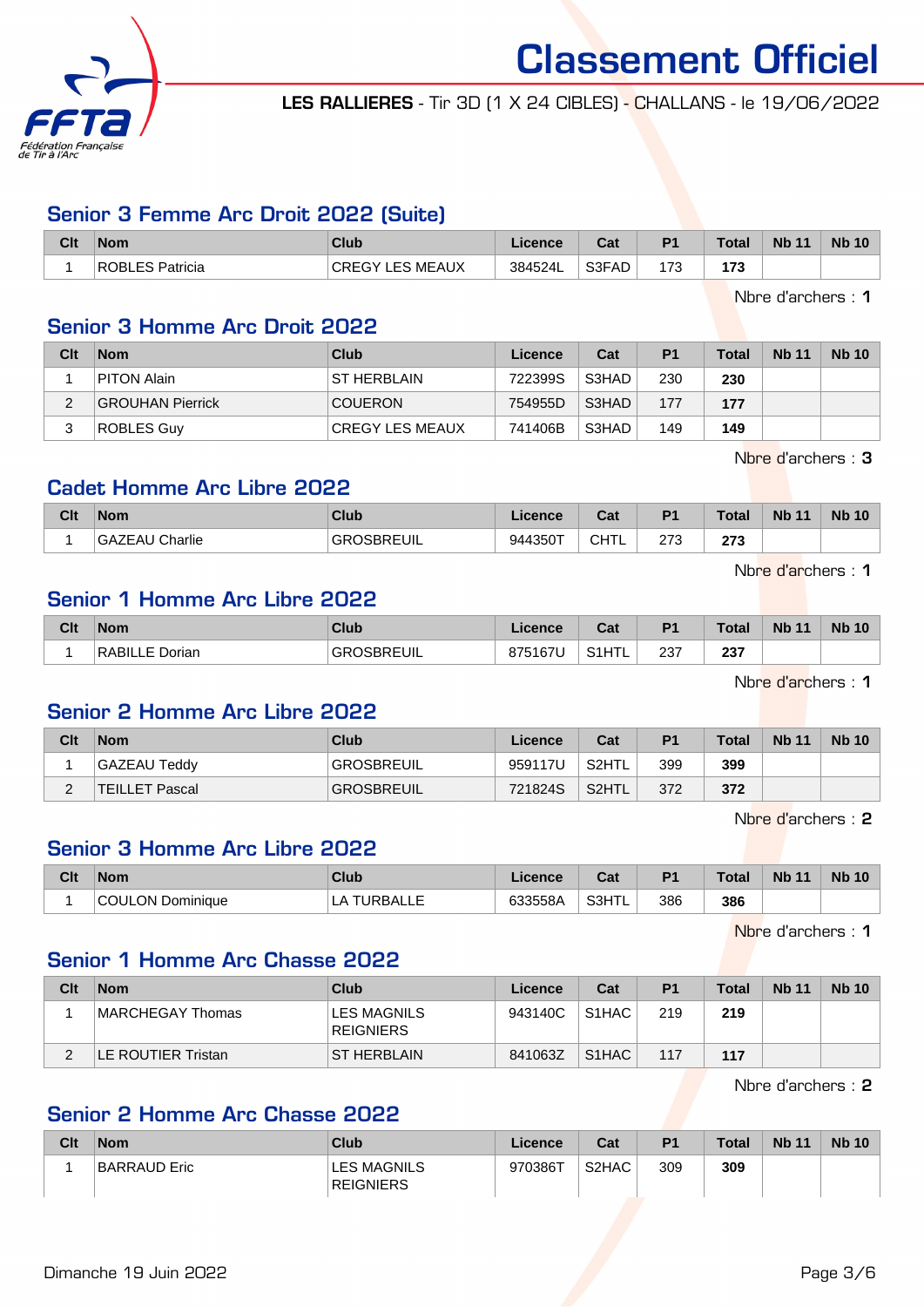

LES RALLIERES - Tir 3D (1 X 24 CIBLES) - CHALLANS - le 19/06/2022

### Senior 2 Homme Arc Chasse 2022 (Suite)

| Clt | <b>Nom</b>             | Club                            | Licence | Cat                | P <sub>1</sub> | <b>Total</b> | <b>Nb 11</b> | <b>Nb 10</b> |
|-----|------------------------|---------------------------------|---------|--------------------|----------------|--------------|--------------|--------------|
| ∠   | <b>BARAIS Stephane</b> | ROCHE SUR YON                   | 991368Z | S2HAC              | 199            | 199          |              |              |
|     | LESNES Sebastien       | LES MAGNILS<br><b>REIGNIERS</b> | 978292L | S <sub>2</sub> HAC | 146            | 146          |              |              |
|     | BOUDEAU Sebastien      | <b>POUZAUGES</b>                | 035977F | S <sub>2</sub> HAC | 140            | 140          |              |              |

Nbre d'archers : 4

# Senior 3 Homme Arc Chasse 2022

| Clt | <b>Nom</b>             | Club           | Licence | Cat   | P <sub>1</sub> | <b>Total</b> | <b>Nb 11</b> | <b>Nb 10</b> |
|-----|------------------------|----------------|---------|-------|----------------|--------------|--------------|--------------|
|     | BESSEAU Patrice        | <b>AIZENAY</b> | 981298D | S3HAC | 266            | 266          |              |              |
|     | <b>RETIVEAU Gilles</b> | ROCHE SUR YON  | 615505C | S3HAC | 189            | 189          |              |              |

Nbre d'archers : 2

# Autres tirs

## Benjamine Femme Bare bow 2022

| <b>Tir</b> | <b>Nom</b>   | Club                   | Licence | <b>Cal</b><br>val  | D <sub>4</sub> | <b>Total</b> | <b>N<sub>b</sub></b><br>$-11$ | <b>N<sub>b</sub></b><br>$\Lambda$ |
|------------|--------------|------------------------|---------|--------------------|----------------|--------------|-------------------------------|-----------------------------------|
| Tir 2      | EGUY Oriane. | <b>OSBREUIL</b><br>GR( | 999659L | <b>BFCI</b><br>∵∪∟ | 236            | 236          |                               |                                   |

Nbre d'archers : 1

#### Minime Homme Bare bow 2022

| <b>Tir</b>       | <b>Nom</b>          | Club            | Licence | <b>Date</b><br>sar | P <sub>1</sub> | <b>Total</b> | <b>N<sub>b</sub></b><br>$\overline{A}$ | <b>Nb</b><br>10 |
|------------------|---------------------|-----------------|---------|--------------------|----------------|--------------|----------------------------------------|-----------------|
| Tir <sub>2</sub> | <b>LEGUY Eliott</b> | ገSBREUIL<br>GR( | 972235C | <b>MHCL</b>        | 229            | 229          |                                        |                 |

Nbre d'archers : 1

#### Senior 2 Homme Bare bow 2022

| Tir   | <b>Nom</b>         | Club                | Licence | Cat                | P <sub>1</sub> | <b>Total</b> | <b>Nb 11</b> | <b>Nb 10</b> |
|-------|--------------------|---------------------|---------|--------------------|----------------|--------------|--------------|--------------|
| Tir 2 | SOULLARD Guillaume | IST JEAN DE BOISEAU | 837882S | S <sub>2</sub> HCL | 374            | 374          |              |              |
| Tir 2 | LEGUY Robin        | GROSBREUIL          | 312408Z | S <sub>2</sub> HCL | 267            | 267          |              |              |
| Tir 2 | GABORIT Pascal     | LA GARNACHE         | 682212K | S2HCL              | 183            | 183          |              |              |

Nbre d'archers : 3

# Senior 3 Homme Bare Bow 2022

| Tir   | <b>Nom</b>           | Club          | Licence | Cat   | P <sub>1</sub> | <b>Total</b> | <b>Nb 11</b> | <b>Nb 10</b> |
|-------|----------------------|---------------|---------|-------|----------------|--------------|--------------|--------------|
| Tir 2 | BOSMAN Jean-Philippe | IST HERBLAIN. | 440625R | S3HCL | 333            | 333          |              |              |
| Tir 2 | <b>GIET Pascal</b>   | SAINTE FOY    | 810355W | S3HCL | 248            | 248          |              |              |

Nbre d'archers : 2

# Senior 2 Homme Arc à poulies nu 2022

| <b>Tir</b> | <b>Nom</b> | <b>Club</b> | ∟icence | Cat | <b>P1</b> | <b>Total</b> | <b>Nb 11</b> | <b>Nb</b><br>10 |
|------------|------------|-------------|---------|-----|-----------|--------------|--------------|-----------------|
|            |            |             |         |     |           |              |              |                 |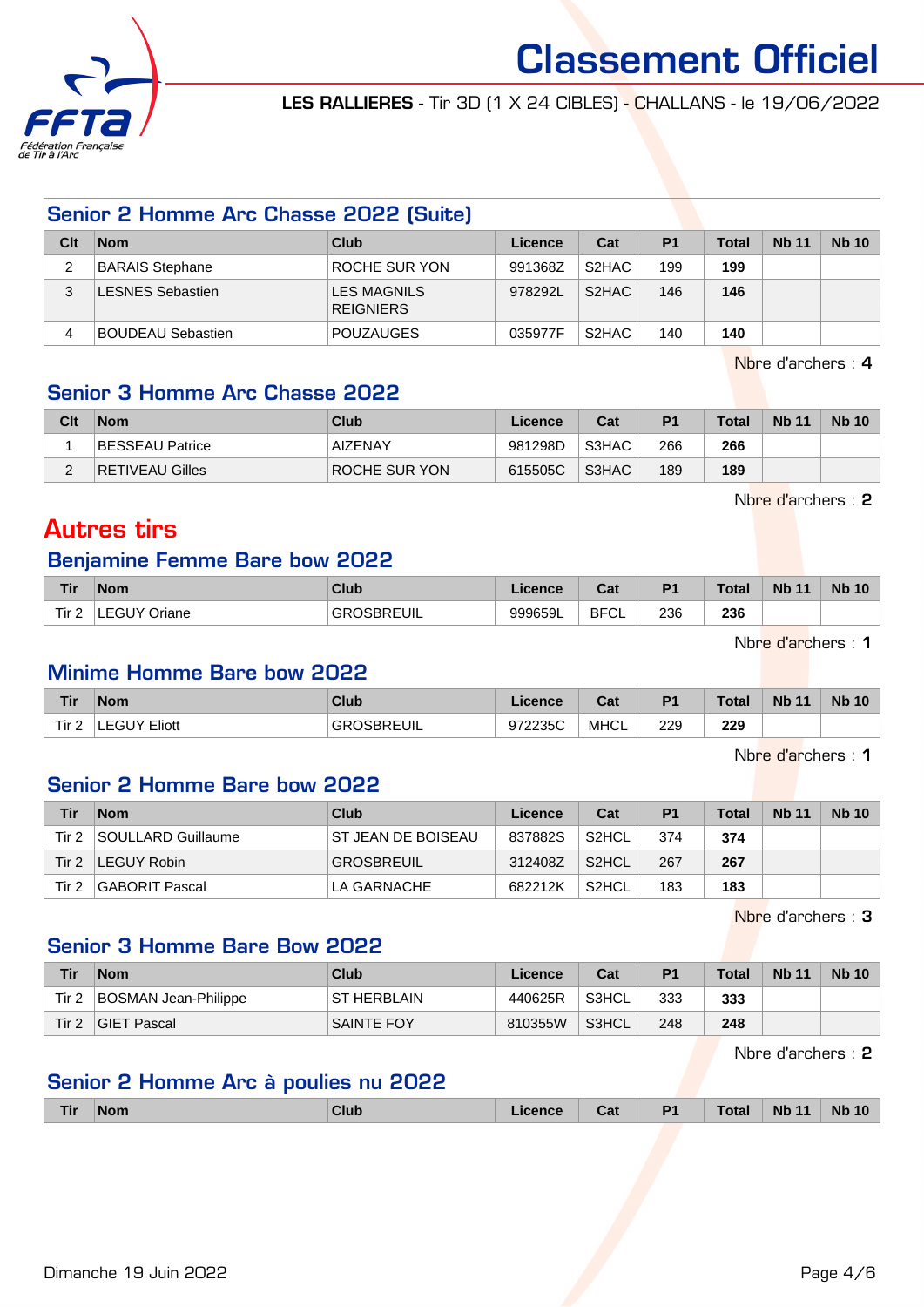

LES RALLIERES - Tir 3D (1 X 24 CIBLES) - CHALLANS - le 19/06/2022

## Senior 2 Homme Arc à poulies nu 2022 (Suite)

| <b>Tir</b> | <b>Nom</b>           | Club            | Licence | <b>Cost</b><br>ual             | D <sub>4</sub> | Tota | <b>Nb 11</b> | <b>Nb 10</b> |
|------------|----------------------|-----------------|---------|--------------------------------|----------------|------|--------------|--------------|
| Tir 2      | DA COSTA RAMOS Paulo | <b>GARNACHE</b> | 803087W | S <sub>2</sub> H <sub>CO</sub> | 337            | 337  |              |              |

Nbre d'archers : 1

## Senior 3 Femme Arc à Poulies nu 2022

| Tir   | <b>Nom</b>             | <b>Club</b>                   | <b>Licence</b> | Cat   | P <sub>1</sub> | Total | <b>Nb 11</b> | <b>Nb 10</b> |
|-------|------------------------|-------------------------------|----------------|-------|----------------|-------|--------------|--------------|
| Tir 2 | <b>DUFEU Elisabeth</b> | LES SABLES<br><b>D'OLONNE</b> | 401200M        | S3FCO | 345            | 345   |              |              |

Nbre d'archers : 1

### Senior 2 Homme Arc Droit 2022

| Tir <sub>2</sub><br>S2HAD<br><b>YON</b><br>864864V<br>BESSEAU Fabrice<br><b>SUR</b><br>119<br><b>ROCHE</b><br>119 | <b>Tir</b> | <b>Nom</b> | Club | Licence | r.,<br>va. | P <sub>1</sub> | <b>Total</b> | <b>Nb 11</b> | <b>N<sub>b</sub></b> |
|-------------------------------------------------------------------------------------------------------------------|------------|------------|------|---------|------------|----------------|--------------|--------------|----------------------|
|                                                                                                                   |            |            |      |         |            |                |              |              |                      |

Nbre d'archers : 1

#### Senior 3 Femme Arc Droit 2022

| <b>Tir</b>       | <b>Nom</b>      | Club                      | ∟icence | ◠੍៰<br>ual | P <sub>1</sub> | <b>Total</b> | <b>Nb 11</b> | <b>Nb 10</b> |
|------------------|-----------------|---------------------------|---------|------------|----------------|--------------|--------------|--------------|
| Tir <sub>2</sub> | ROBLES Patricia | LES MEAUX<br><b>CREGY</b> | 384524L | S3FAD      | 200            | 200          |              |              |

Nbre d'archers : 1

# Senior 3 Homme Arc Droit 2022

| <b>Tir</b>       | <b>Nom</b> | Club                   | Licence | $\sim$<br>ual | P <sub>1</sub> | Total | <b>Nb 11</b> | <b>Nb 10</b> |
|------------------|------------|------------------------|---------|---------------|----------------|-------|--------------|--------------|
| Tir <sub>2</sub> | ROBLES Guv | <b>CREGY LES MEAUX</b> | 741406B | S3HAD         | 144            | 144   |              |              |

Nbre d'archers : 1

# Senior 2 Homme Arc Libre 2022

| Tir   | <b>Nom</b> | <b>Club</b>  | Licence | $R_{\rm{eff}}$<br>ual | P <sub>1</sub> | <b>Total</b> | <b>Nb 11</b> | <b>Nb 10</b> |
|-------|------------|--------------|---------|-----------------------|----------------|--------------|--------------|--------------|
| Tir 2 | Pascal     | UIL<br>2 D E | 721824S | S2HTL                 | 331            | 331          |              |              |

Nbre d'archers : 1

#### Senior 2 Homme Arc Chasse 2022

| <b>Tir</b> | <b>Nom</b>             | Club                                     | Licence | ن م<br>⊍d                      | D <sub>1</sub> | <b>Total</b>        | <b>Nb 11</b> | <b>Nb</b> |
|------------|------------------------|------------------------------------------|---------|--------------------------------|----------------|---------------------|--------------|-----------|
| Tir 2<br>- | <b>BARAIS Stephane</b> | <b>YON</b><br><b>SUR</b><br><b>ROCHE</b> | 991368Z | S <sub>2</sub> H <sub>AC</sub> | 231<br>$\sim$  | つつイ<br>ا د∠<br>$ -$ |              |           |

Nbre d'archers : 1

# Senior 3 Homme Arc Chasse 2022

| <b>Tir</b>       | <b>Nom</b>                                  | Club                        | icence  | ו ה<br>uai | D <sub>1</sub> | <b>Total</b> | <b>N<sub>b</sub></b><br>$\overline{A}$ | <b>Nb</b><br>10 <sup>°</sup> |
|------------------|---------------------------------------------|-----------------------------|---------|------------|----------------|--------------|----------------------------------------|------------------------------|
| Tir <sub>2</sub> | <b>COL</b><br>BE.<br>Patrice<br>:১১E/<br>∼∾ | <b>ZENAV</b><br>∃AIZE.<br>. | 981298D | S3HAC      | 248            | 248          |                                        |                              |

Nbre d'archers : 1

Nombre total d'archers : 41

Club Organisateur :

1285134 CLUB DES ARCHERS CHALLANDAIS

Arbitre responsable : 358241T BARIOD EDITH